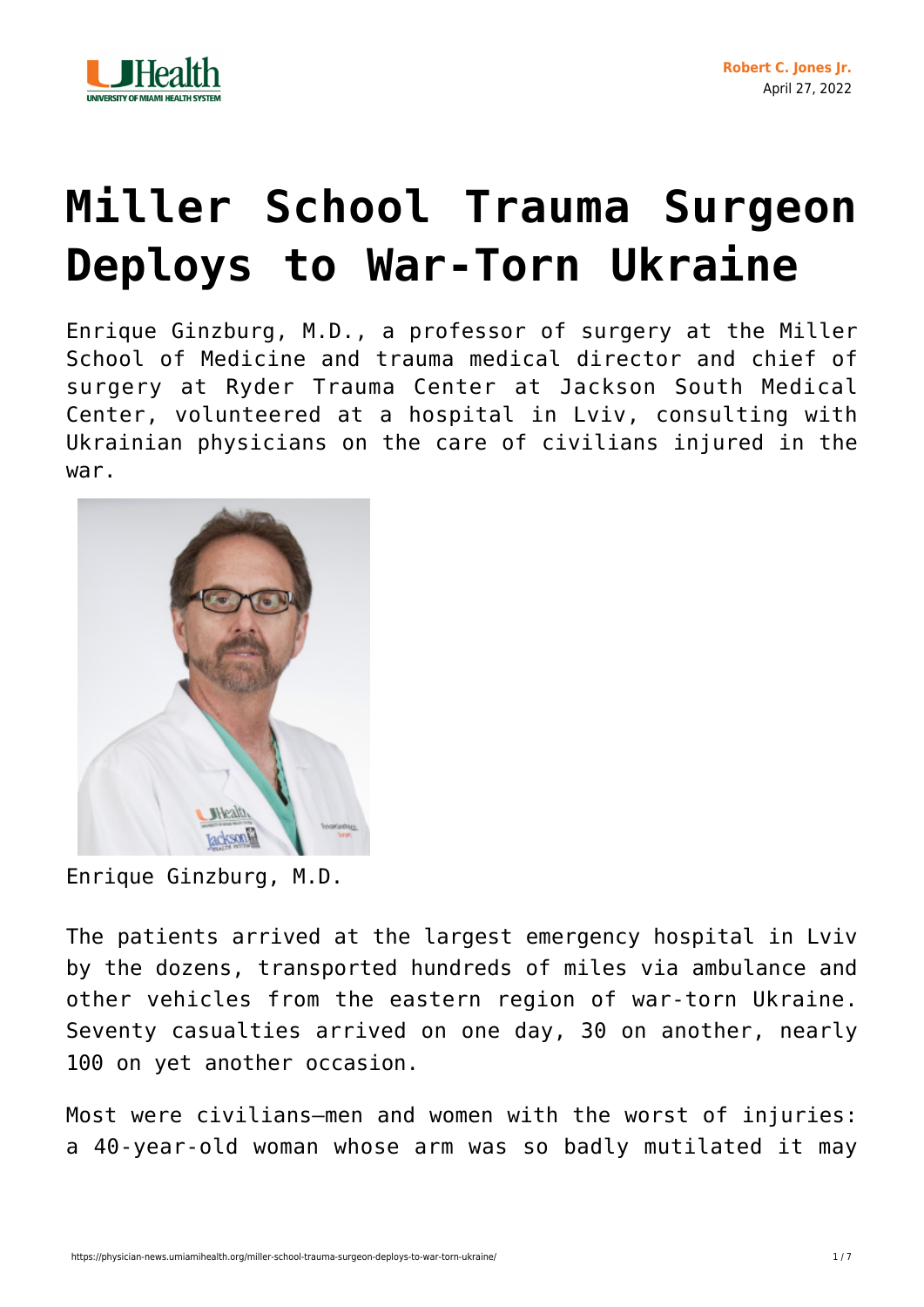

have to be amputated; a man with shrapnel wounds to his arms, back, and feet; and a woman with a severely fractured skull.

Their wounds were quite familiar to trauma surgeon Enrique Ginzburg. After more than 30 years working at one of the nation's top trauma centers, he's seen his fair share of lifethreatening injuries.

But one difference stood out. "These were large projectile wounds. So, the injuries to the extremities, chest wall, and abdominal areas were much more massive," said Ginzburg, a professor of surgery at the University of Miami Miller School of Medicine and trauma medical director and chief of surgery at Ryder Trauma Center at Jackson South Medical Center.



Enrique Ginzburg, M.D., right, and John Holcomb, center, a surgeon from the University of Alabama Birmingham, consult with Hnat Herych, chief of surgery at a Ukrainian hospital.

He and two other physicians—John Holcomb, a retired Army colonel who is now a professor of trauma and acute care surgery at the University of Alabama at Birmingham, and Steven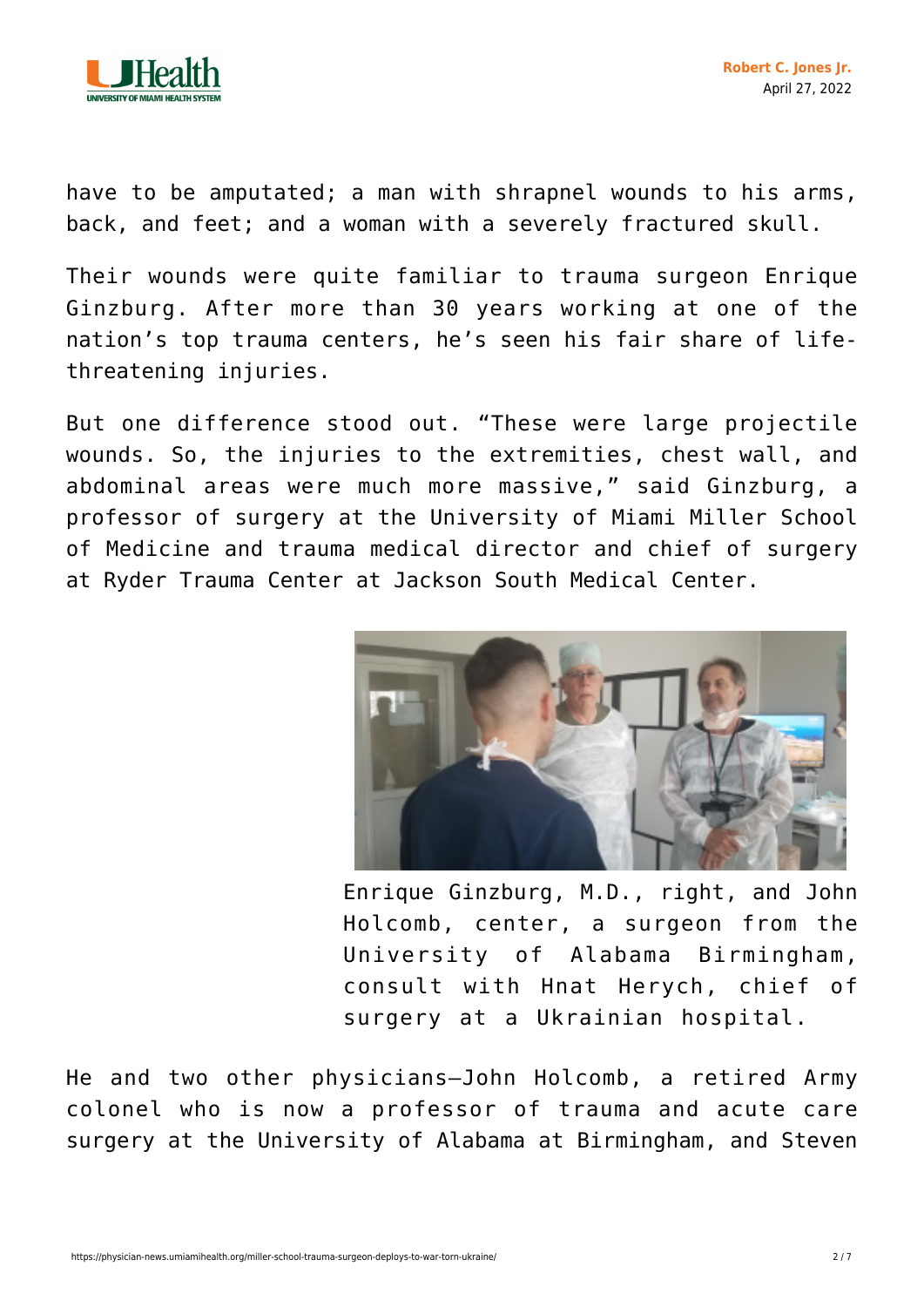

Wolf, professor and chief of burn and trauma surgery at the University of Texas Medical Branch—had traveled nearly 6,000 miles from Miami to the Lviv Clinical Emergency Hospital to mentor and train the young Ukrainian trauma surgeons who are treating civilian casualties of the now two-month-old Russia-Ukraine war.

Many of the surgeons they mentored only recently completed their residencies, and ever since Russian forces invaded Ukraine on Feb. 24, they have been dealing with an influx of serious war injuries. "The hospital's director of trauma, a position at U.S. medical centers that's typically occupied by someone in their late 40s or even early 50s, is only 33," Ginzburg said. "But he and the other Ukrainian surgeons are all good, exceptionally good. And they're doing a wonderful job."

Ginzburg deployed to the region in early April as a volunteer physician with the Global Surgical and Medical Support Group (GSMSG), a Washington, D.C.-based nonprofit of trauma surgeons and other health care providers who train doctors, nurses, and other medical personnel working in high-threat conflict areas around the world. Buffalo, New York, surgeon Aaron Epstein founded the organization.

During Ginzburg's stint at the 1,200-bed hospital, he, Holcomb, and Wolf toured the wards of the wounded, looking in on patients and sharing with their young Ukrainian counterparts their knowledge of treating combat injuries.

And that knowledge is extensive. The doctors who volunteer through GSMSG practice emergency and trauma medicine in some of the leading hospitals in the U.S. and have deployed to hot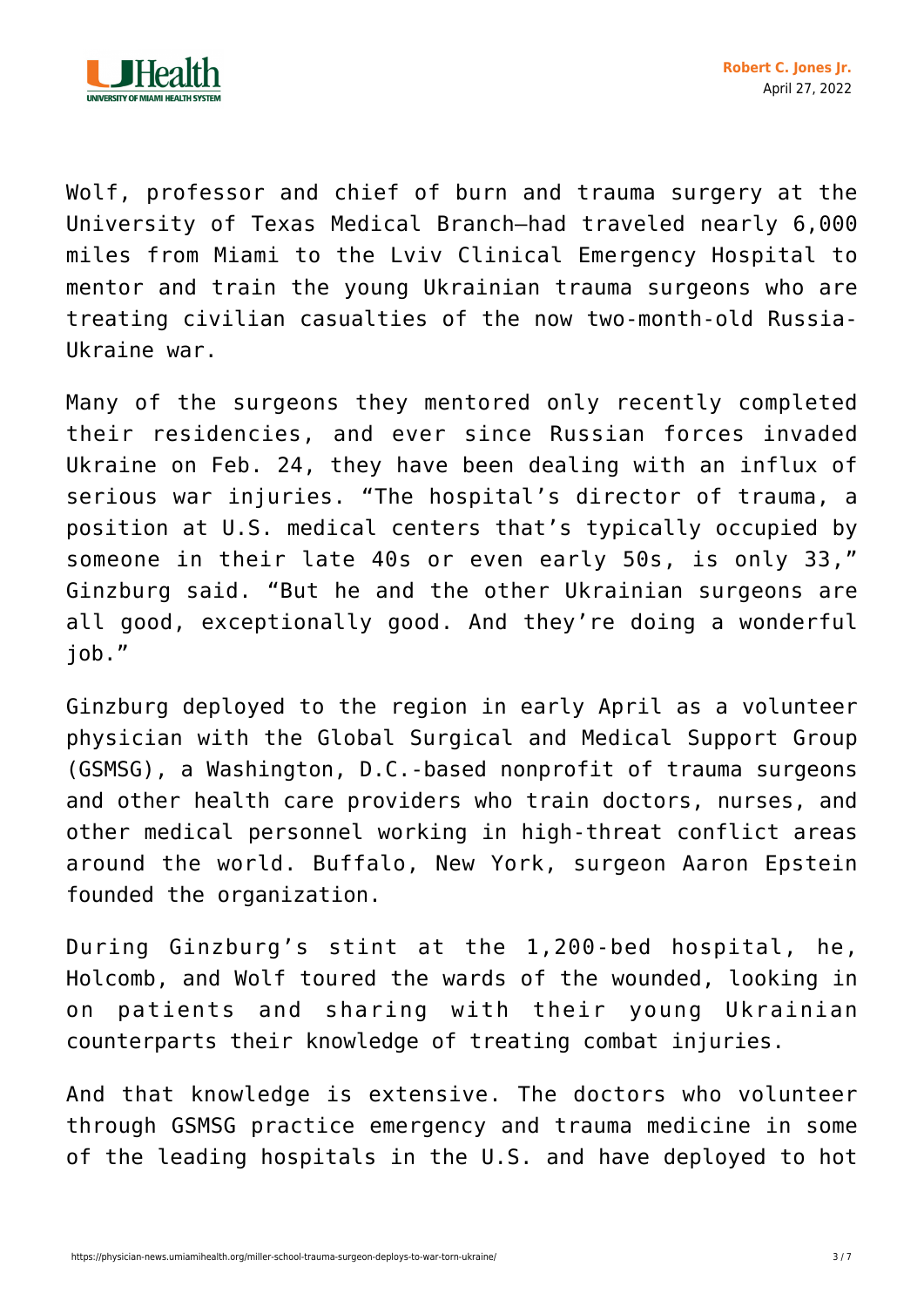

spots from Afghanistan and Iraq to Syria and Somalia.

Before the coronavirus pandemic hit, Ginzburg spent a week at a medical facility in Kurdistan. And in 2010, as part of renowned Miller School neurosurgeon Barth Green's Project Medishare, he helped establish and operate a 250-bed field hospital in Port-au-Prince, Haiti, after a 7.0-magnitude earthquake devastated that country, killing tens of thousands of people and injuring a multitude of others.

"When this came about, I wanted to help," he said of the opportunity to go to Ukraine.

He was still in the first week of a 14-day vacation at the time and wrestled with the idea of whether he should go. "I spoke to my wife and said, 'What am I going to do? Just stay here in Miami for another week?' " recalled Ginzburg, whose grandparents emigrated from Europe in the 1940s—his grandfather from Kyiv and his grandmother from Poland, both making new lives for themselves in Cuba.

"In Ukraine, I knew I'd have a chance to do something meaningful, both personally and perhaps to set an example," he said.

So, he decided to go, reaching out to Epstein, who was already in Lviv, to work out the logistics.

Along with his wife, Barbara, a licensed occupational therapist, and Holcomb and Wolf, Ginzburg flew into Warsaw, then took a regional flight to Rzeszów, where members of the 82nd Airborne Division were stationed.

From there, GSMSG security personnel transported them from the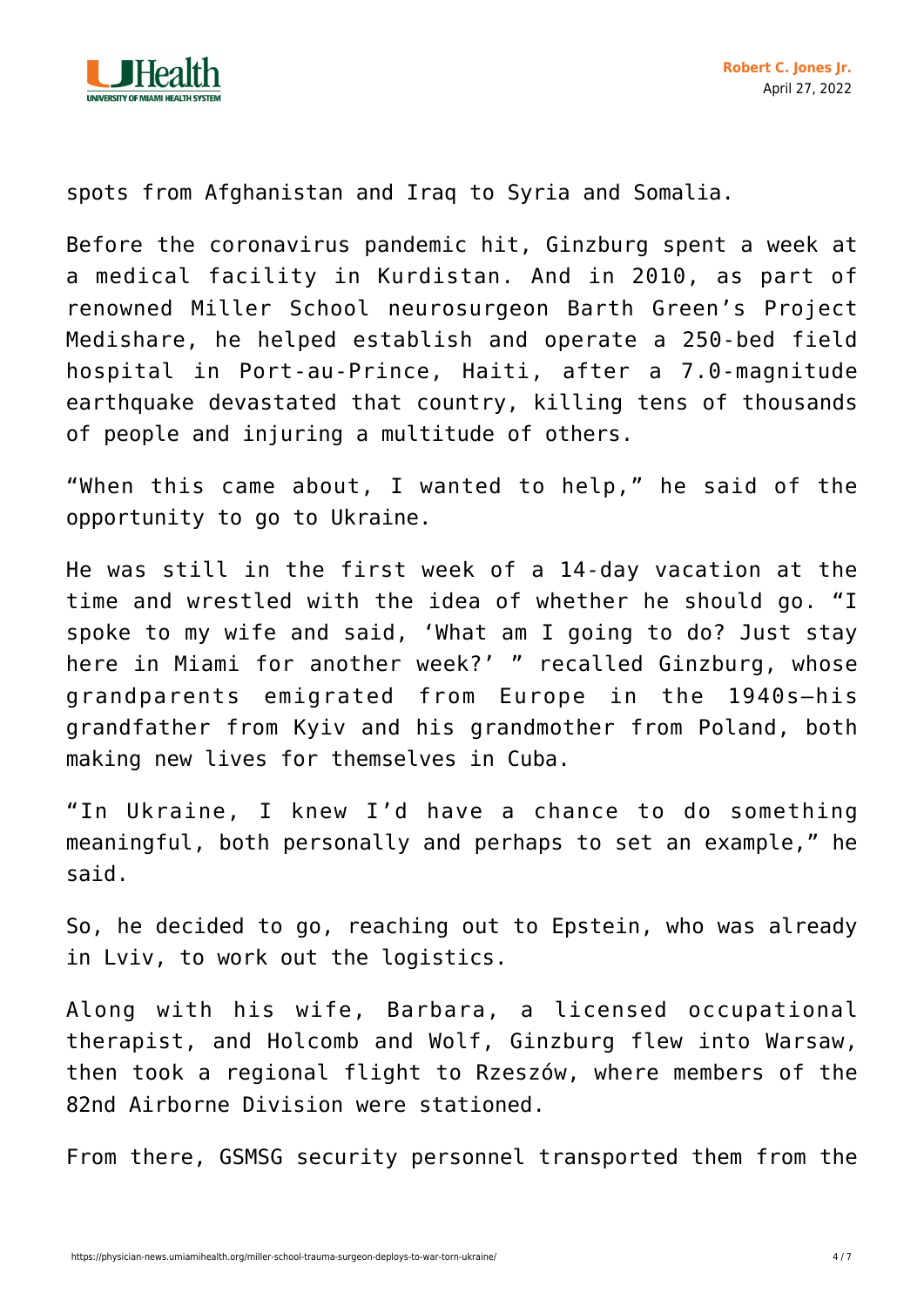

Polish border to a secure location in Ukraine, clearing a multitude of checkpoints.



Enrique Ginzburg, M.D., volunteering at a hospital in Lviv, consulting with Ukrainian physicians on the care of civilians injured in the war.

Once in Lviv, they hit the ground running. From visiting patients to observing surgical procedures in the operating room to discussing administrative details such as mass casualty triage, equipment, and staffing, their days at Lviv Clinical Emergency Hospital started early and ended late.

They lectured to Ukranian medical students on combat casualties. And they met with the mayor of Lviv, Andriy Ivanovych Sadovyi; the World Health Organization's regional director for Europe, Hans Henri P. Kluge; and Ukraine's minister of health, Viktor Lyashko.

At last count, close to 280 hospitals in Ukraine have been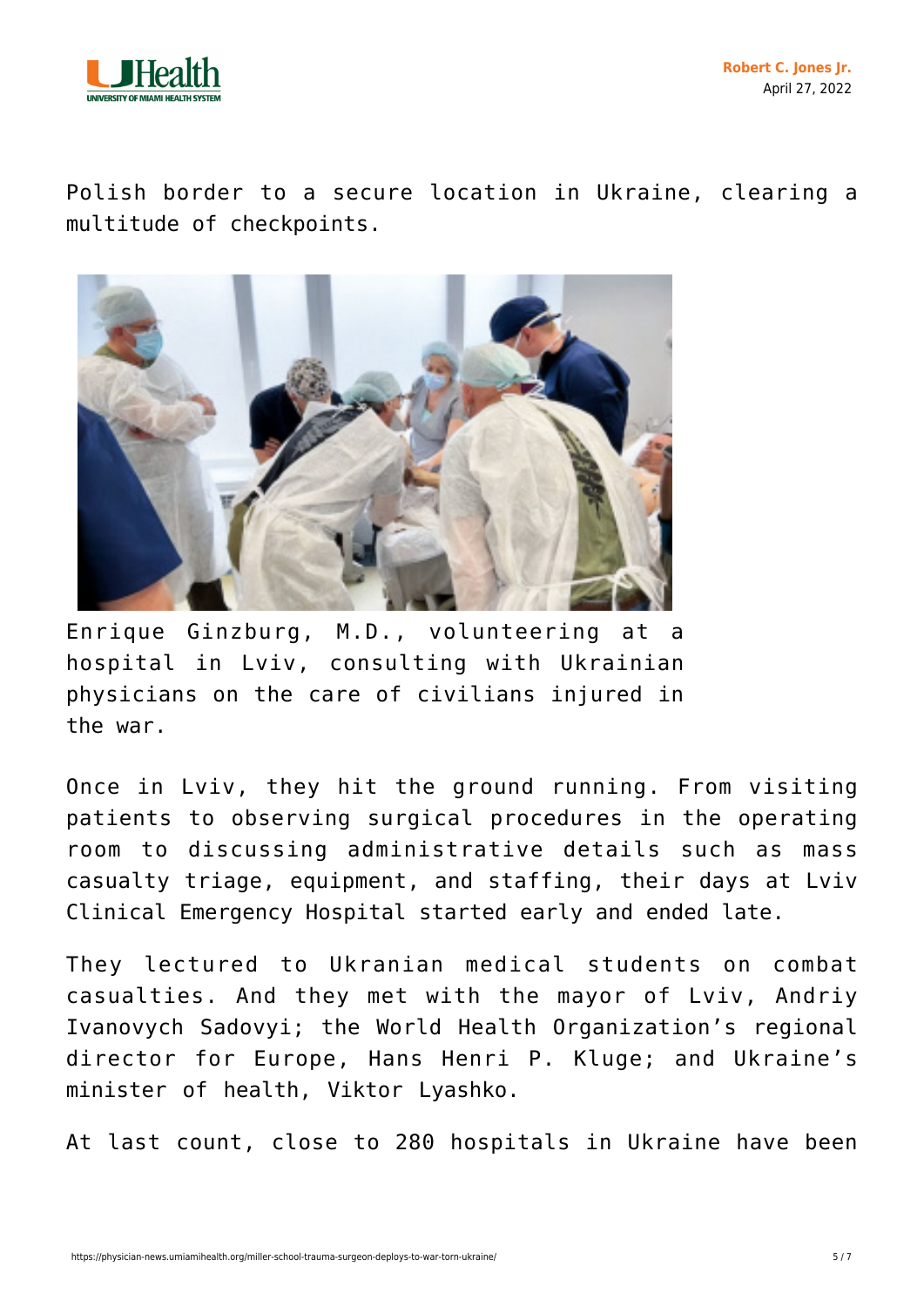

damaged, with 19 of them destroyed. As such, the needs of Lviv Clinical Emergency Hospital and a local burn center are immense. During meetings with high-ranking hospital officials, Ginzburg and his colleagues discussed how GSMSG could help Ukraine meet those needs.

Among the projects they discussed: developing a telemedicine infrastructure that would expand throughout the country to eastern-front hospitals and clinics that are still standing; instituting a two-week ongoing rotational schedule for trauma surgeons at several Lviv-area hospitals; and providing extensive training for the hospital's administration and trauma network.

During their stay, Lviv had been largely spared from Russian attacks, making the city a refuge for people fleeing the violence. But still, occasional air-raid sirens rang out, though no bombs or missiles ever hit the center of town while Ginzburg and the others were at the hospital, he said.

The injured civilians with whom Ginzburg spoke during patient rounds had received initial medical help at health care facilities in the east and were transferred to Lviv for definitive care. One case in particular hit him hard, he admitted.

Olga Zhuchenko, who operated a grocery store in Ukraine's Luhansk region with her husband, had been sitting in her apartment when seven Russian bombs hit her neighborhood, destroying everything she owned.

"She seemed so vulnerable," Ginzburg said of the 40-year-old woman. "It was just heartbreaking that one minute she was